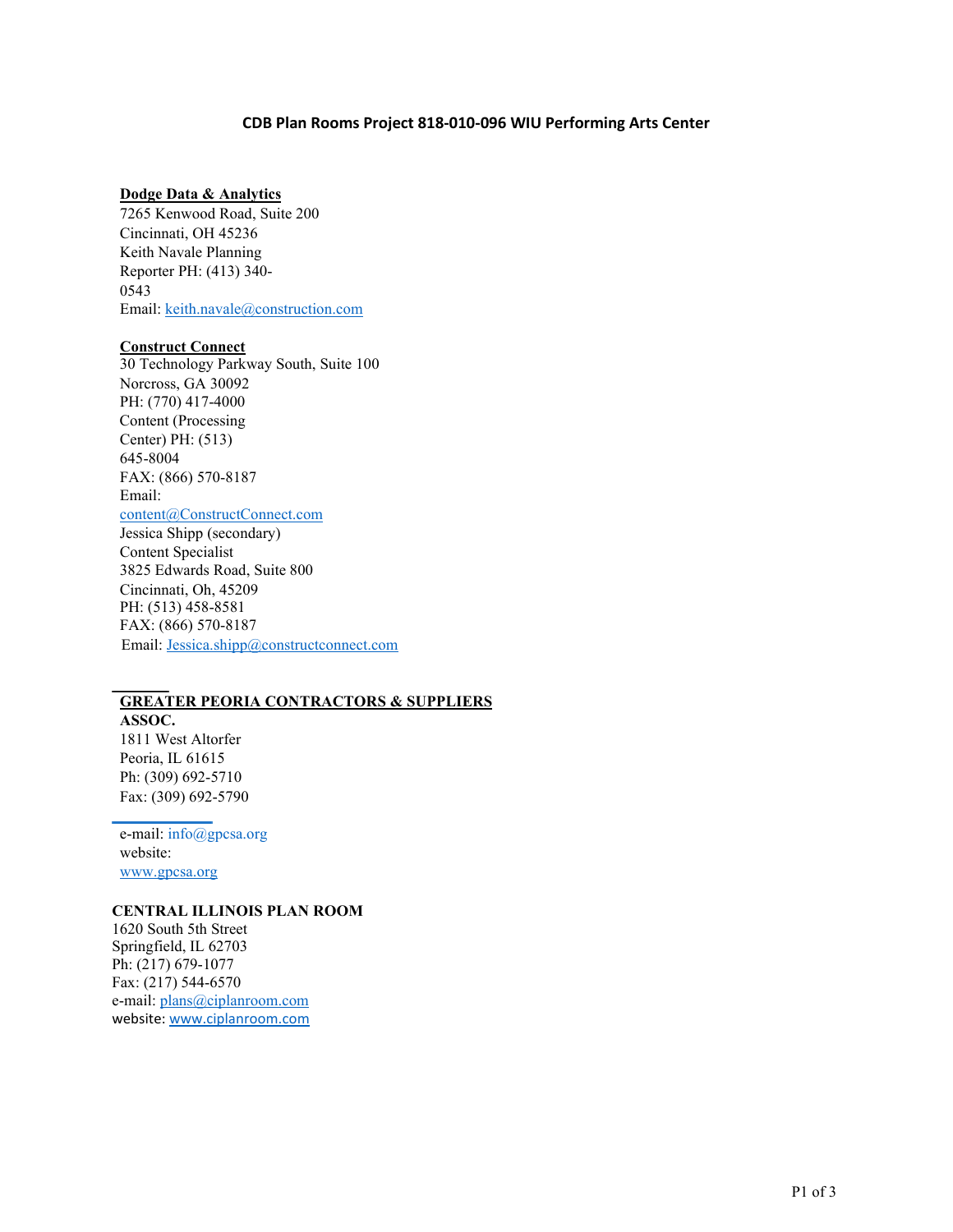CDB Plan Rooms Project 818-010-096 WIU Performing Arts Center

Latin American Chamber of Commerce 3512 West Fullerton Avenue Chicago, IL 60647 D. Lore[nzo Padron, Chairman](mailto:sandym@michelmann.us) PH: (773) 252-5211 FAX: (773) 252-7605 Email: d.lorenzopadron@laccusa.com

Association of Asian Construction Enterprises 712 W. Root St. Chicago, IL 60609 Perry Nakachi PH: (847) 525-9693 FAX: (773) 891-3090 Email: [nakmancorp@aol.com](mailto:d.lorenzopadron@laccusa.com) Federation of Women Contractors 4210 W. Irving Park Rd. Chicago, IL 606341 Debby Gidley PH: (312) 360-1122 FAX: ([312\) 360-0239](mailto:nakmancorp@aol.com)  Email: fwcchicago@aol.com

Black Contractors United 12000 S. Marshfield Ave. Calumet Park, Il. 60827 Carole Williams PH: (7[08\) 389-5730](mailto:fwcchicago@aol.com)  FAX: (708) 389-5735 Email: carole@blackcontractorsunited.com

Northern Illinois Building Contractors Association 1111 S. Alpine Rd., Suite 202 Rockford, IL 61108 Pat Lamb PH: (815) 229-5636 FAX: ([815\) 226-4856](mailto:carole@blackcontractorsunited.com)  Email: info@nibca.build